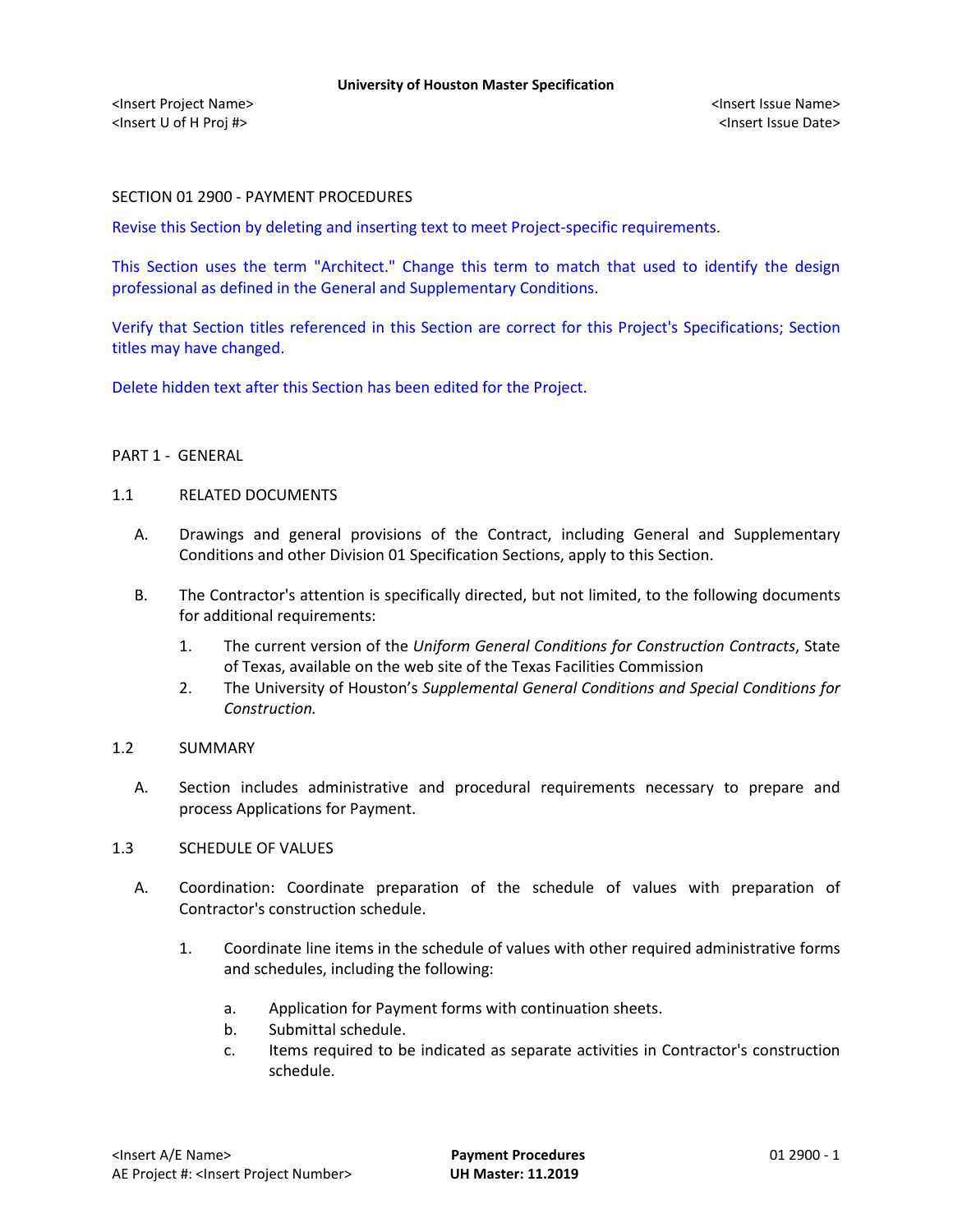<Insert Project Name> <Insert Issue Name> <Insert U of H Proj #> <Insert Issue Date>

Revise fourteen-day time period in first subparagraph below to suit Project.

2. Submit the schedule of values to Architect at earliest possible date, but no later than 14 days before the date scheduled for submittal of initial Application for Payment.

Retain "Subschedules for Phased Work" Subparagraph below if phasing is required.

3. Subschedules for Phased Work: Where the Work is separated into phases requiring separately phased payments, provide subschedules showing values coordinated with each phase of payment.

Retain "Subschedules for Separate Elements of Work" Subparagraph below if the Work is divided into separate elements for large projects, such as floors or wings or multiple buildings.

4. Subschedules for Separate Elements of Work: Where the Contractor's construction schedule defines separate elements of the Work, provide subschedules showing values coordinated with each element.

Retain "Format and Content" Paragraph below; revise to suit Project. If applicable, include a sample schedule of values at end of Section.

- B. Format and Content: Use Project Manual table of contents as a guide to establish line items for the schedule of values. Provide at least one line item for each Specification Section.
	- 1. Identification: Include the following Project identification on the schedule of values:
		- a. Project name and location.
		- b. Name of Architect.
		- c. Architect's project number.
		- d. Contractor's name and address.
		- e. Date of submittal.

Retain subparagraph below. AIA Document G703, "G703 Continuation Sheet," may suffice as a schedule of values. For LEED projects, labor and materials breakdown are part of Contractor's documentation requirements.

2. Arrange schedule of values consistent with format of AIA Document G703.

Retain option in subparagraph "a" below where Contractor's ongoing activities related to Project closeout will be a line item subject to Application for Payment approval.

3. Provide a breakdown of the Contract Sum in enough detail to facilitate continued evaluation of Applications for Payment and progress reports. Coordinate with Project Manual table of contents. Provide multiple line items for principal subcontract amounts in excess of five percent of the Contract Sum.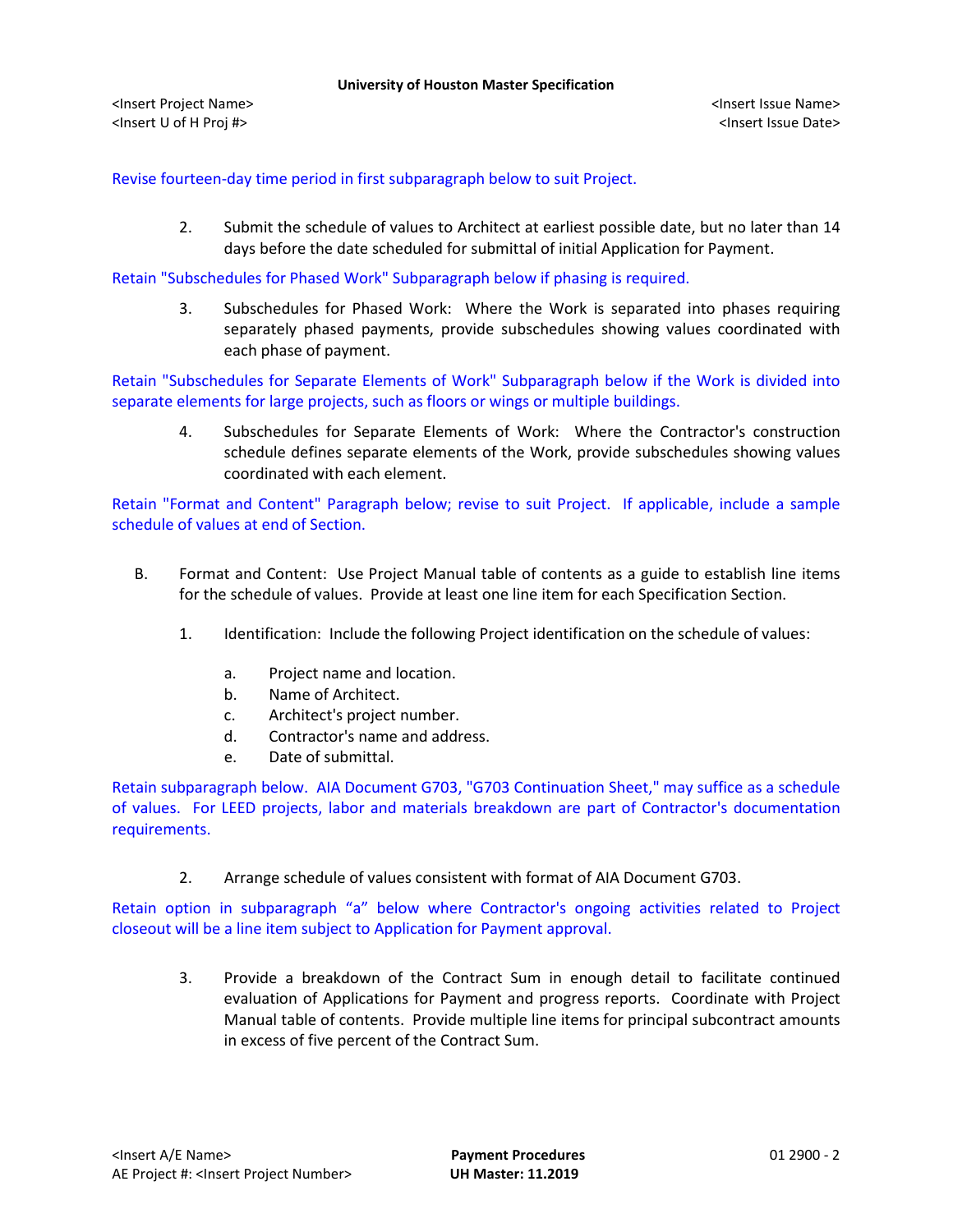<Insert Project Name> <Insert Issue Name> <Insert U of H Proj #> <Insert Issue Date>

- a. Include separate line items under Contractor and principal subcontracts for Project closeout requirements in an amount totaling five percent of the Contract Sum and subcontract amount.
- 4. Round amounts to nearest whole dollar; total shall equal the Contract Sum.

Retain first subparagraph below. Strengthen provisions below to protect against undue front-end loading if required.

- 5. Provide a separate line item in the schedule of values for each part of the Work where Applications for Payment may include materials or equipment purchased or fabricated and stored, but not yet installed.
	- a. Differentiate between items stored on-site and items stored off-site. If required, include evidence of insurance.

Retain "Allowances" Subparagraph below if Specifications include unit-cost allowances. Do not confuse unit-cost allowances with unit prices. See the Evaluations in Section 01 2100 "Allowances" for discussion on unit-cost allowances.

- 6. Allowances: Provide a separate line item in the schedule of values for each allowance. Show line-item value of unit-cost allowances, as a product of the unit cost, multiplied by measured quantity. Use information indicated in the Contract Documents to determine quantities.
- 7. Each item in the schedule of values and Applications for Payment shall be complete. Include total cost and proportionate share of general overhead and profit for each item.
	- a. Temporary facilities and other major cost items that are not direct cost of actual work-in-place may be shown either as separate line items in the schedule of values or distributed as general overhead expense, at Contractor's option.

Revise "Schedule Updating" Subparagraph below to suit Project. As an alternative approach to method described, include each Change Order as a new line item or a separate sheet.

- 8. Schedule Updating: Update and resubmit the schedule of values before the next Applications for Payment when Change Orders or Construction Change Directives result in a change in the Contract Sum.
	- a. Include each Change Order as a new line item.

# 1.4 APPLICATIONS FOR PAYMENT

- A. Each Application for Payment following the initial Application for Payment shall be consistent with previous applications and payments as certified by Architect and paid for by Owner.
	- 1. Initial Application for Payment, Application for Payment at time of Substantial Completion, and final Application for Payment involve additional requirements.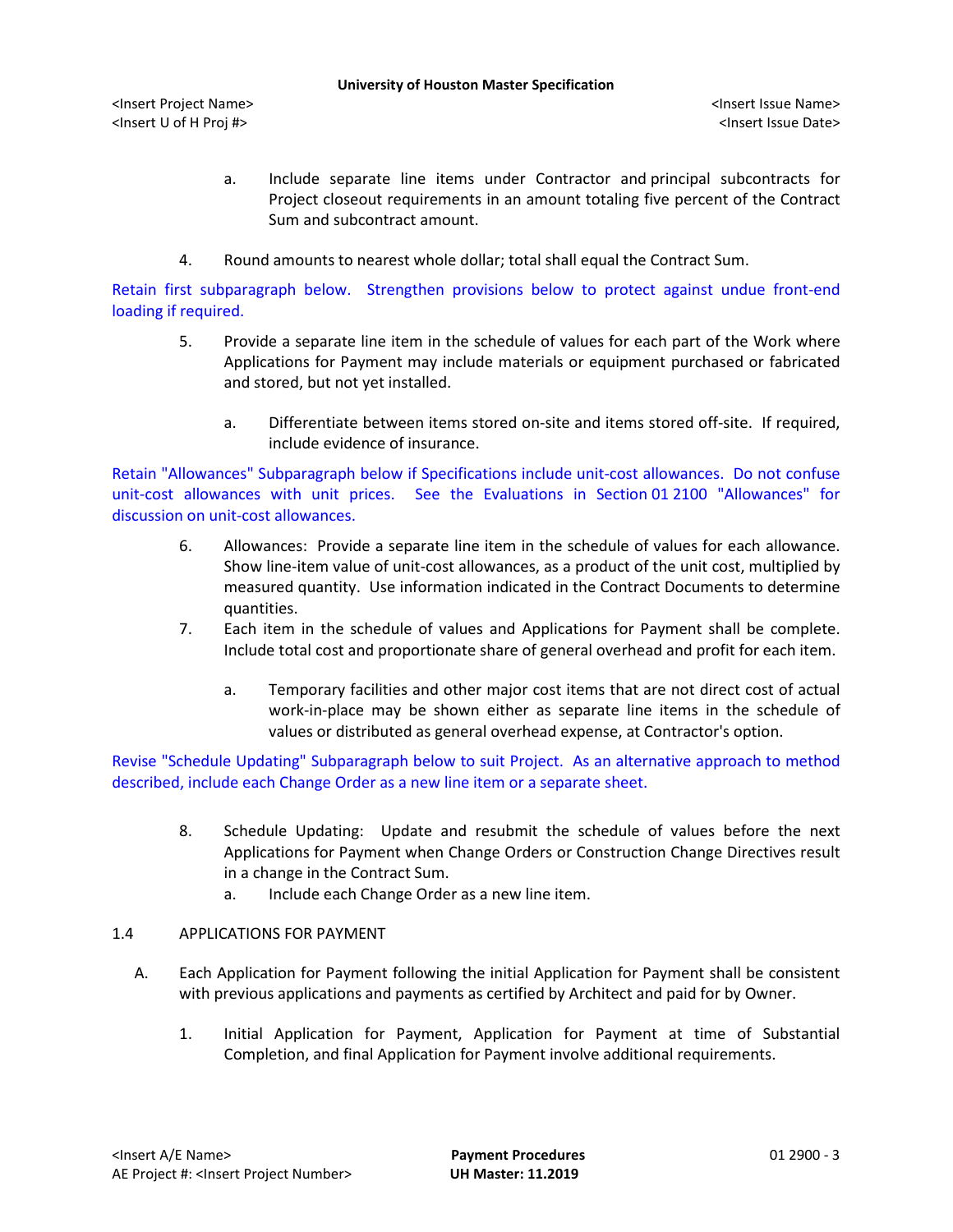B. Payment Application Times: The date for each progress payment is indicated in the Agreement between Owner and Contractor. The period of construction work covered by each Application for Payment is the period indicated in the Agreement.

Review of draft copy of Application for Payment is a typical practice. Retain subparagraph below with paragraph above if required.

- 1. Submit draft copy of Application for Payment seven days prior to due date for review by Architect and Owner.
- C. Application for Payment Forms: Use Pay Request form provided by Owner for Applications for Payment.
- D. Application Preparation: Complete every entry on form. Notarize and execute by a person authorized to sign legal documents on behalf of Contractor. Architect will return incomplete applications without action.
	- 1. Entries shall match data on the schedule of values and Contractor's construction schedule. Use updated schedules if revisions were made.
	- 2. Include amounts for work completed following previous Application for Payment, whether or not payment has been received. Include only amounts for work completed at time of Application for Payment.
	- 3. Include amounts of Change Orders and Construction Change Directives issued before last day of construction period covered by application.
	- 4. Indicate separate amounts for work being carried out under Owner-requested project acceleration.
- E. Stored Materials: Include in Application for Payment amounts applied for materials or equipment purchased or fabricated and stored, but not yet installed. Differentiate between items stored on-site and items stored off-site.
	- 1. Provide certificate of insurance, evidence of transfer of title to Owner, and consent of surety to payment, for stored materials.
	- 2. Provide supporting documentation that verifies amount requested, such as paid invoices. Match amount requested with amounts indicated on documentation; do not include overhead and profit on stored materials.
	- 3. Provide summary documentation for stored materials indicating the following:
		- a. Value of materials previously stored and remaining stored as of date of previous Applications for Payment.
		- b. Value of previously stored materials put in place after date of previous Application for Payment and on or before date of current Application for Payment.
		- c. Value of materials stored since date of previous Application for Payment and remaining stored as of date of current Application for Payment.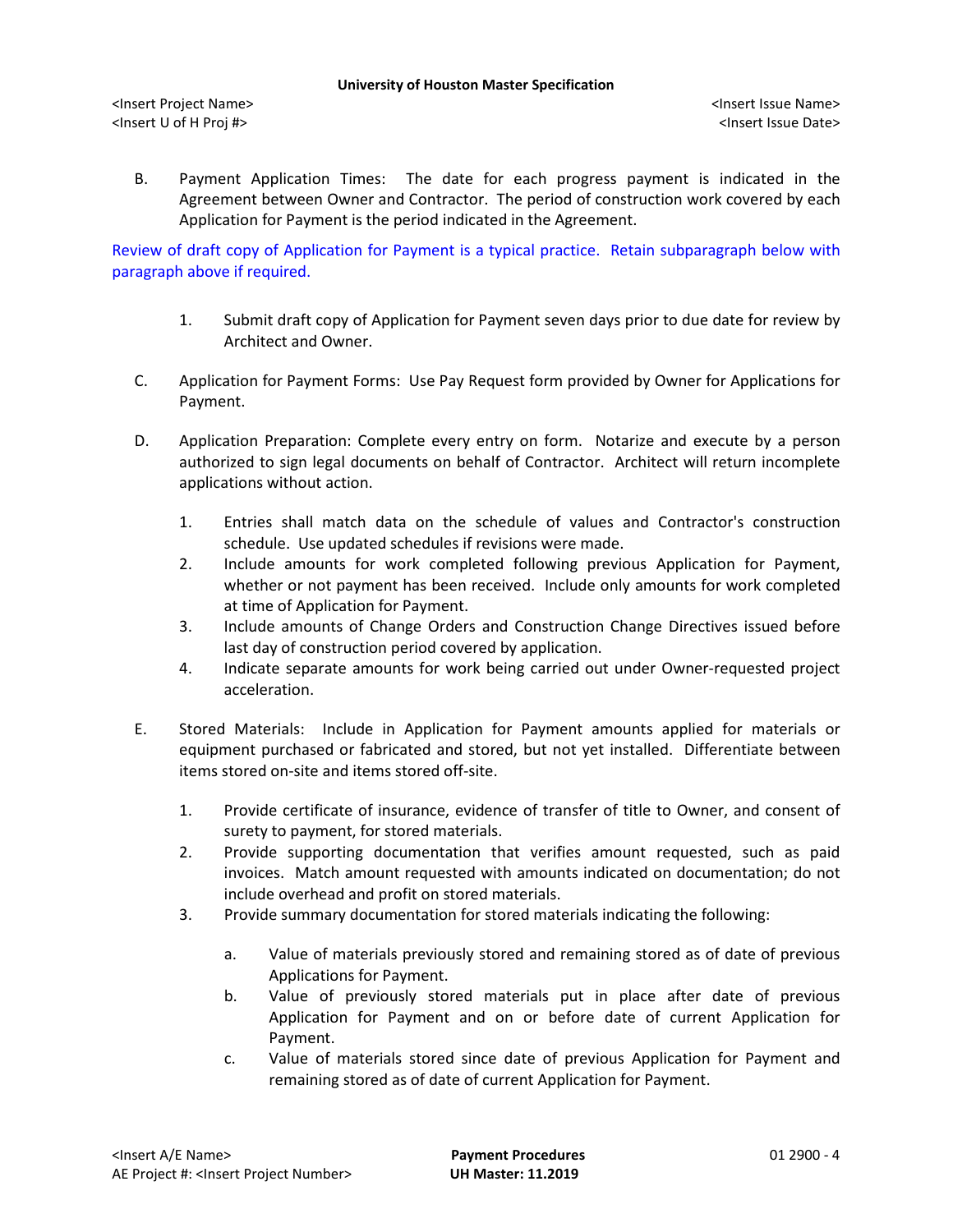Revise number of copies in "Transmittal" Paragraph below to suit Project.

- F. Transmittal: Submit four signed and notarized original copies of each Application for Payment to Architect by a method ensuring receipt within 24 hours. One copy shall include waivers of lien and similar attachments.
	- 1. Transmit each copy with a transmittal form listing attachments and recording appropriate information about application.
- G. Waivers of Mechanic's Lien: With each Application for Payment, submit waivers of mechanic's liens from subcontractors, sub-subcontractors, and suppliers for construction period covered by the previous application.
	- 1. Submit partial waivers on each item for amount requested in previous application, after deduction for retainage, on each item.
	- 2. When an application shows completion of an item, submit conditional final or full waivers.
	- 3. Owner reserves the right to designate which entities involved in the Work must submit waivers.
	- 4. Submit final Application for Payment with or preceded by conditional final waivers from every entity involved with performance of the Work covered by the application who is lawfully entitled to a lien.
	- 5. Waiver Forms: Submit executed waivers of lien on forms, acceptable to Owner.
- H. Initial Application for Payment: Administrative actions and submittals that must precede or coincide with submittal of first Application for Payment include the following:
	- 1. List of subcontractors.
	- 2. Schedule of values.
	- 3. Contractor's construction schedule (preliminary if not final).
	- 4. Products list (preliminary if not final).
	- 5. Schedule of unit prices.
	- 6. Submittal schedule (preliminary if not final).
	- 7. List of Contractor's staff assignments.
	- 8. List of Contractor's principal consultants.
	- 9. Copies of building permits.
	- 10. Copies of authorizations and licenses from authorities having jurisdiction for performance of the Work.
	- 11. Initial progress report.
	- 12. Report of preconstruction conference.
- I. Application for Payment at Substantial Completion: After Architect issues the Certificate of Substantial Completion, submit an Application for Payment showing 100 percent completion for portion of the Work claimed as substantially complete.